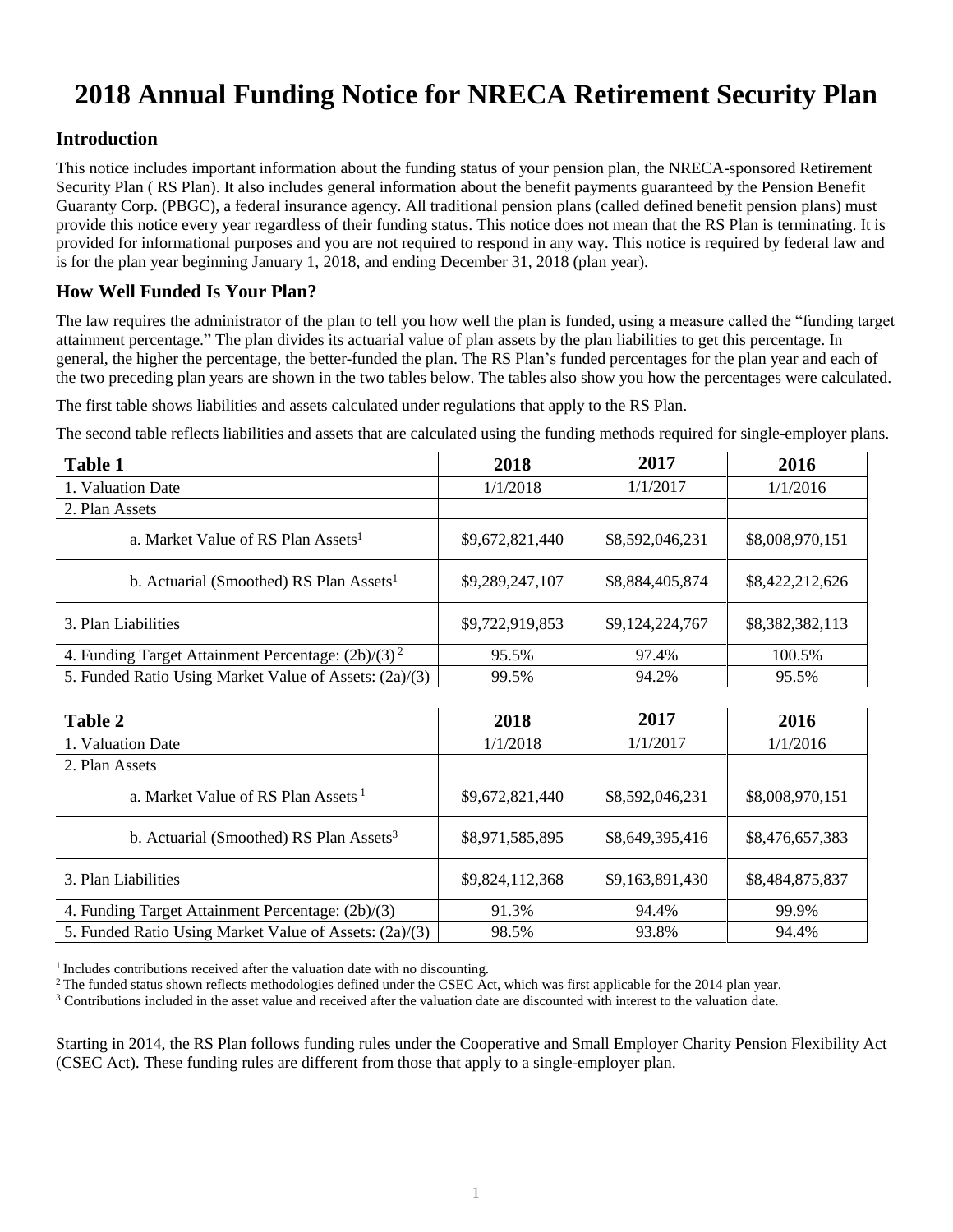# **Plan Liabilities**

Plan liabilities in line 3 of Table 2 above is an estimate of the amount of assets the RS Plan needs on the valuation date to pay for promised benefits under the plan.

# **Year-End Assets and Liabilities**

The asset values in line 2(b) of each table above are measured as of the first day of the plan year. They also are "actuarial values." Actuarial values differ from market values in that they do not fluctuate daily based on changes in the stock or other markets. Actuarial values smooth out those fluctuations and can allow for more predictable levels of future contributions. Despite the fluctuations, market values tend to show a clearer picture of a plan's funded status at a given point in time. As of December 31, 2018, the fair market value of the RS Plan's assets (without receivable contributions) was \$7,702,425,000. On this same date, the RS Plan's liabilities (calculated under methods mandated by the Pension Protection Act, which is not applicable to the RS Plan) were estimated to be \$11,723,682,815. This estimate is consistent with item 3 in Table 2 above, although it uses unsmoothed interest rates as of the end of 2018. The estimated liabilities as of December 31, 2018, consistent with those shown in item 3 of Table 1 above, result in an estimate of \$9,535,834,871. This amount is based on the 2018 funding interest rate assumption under the CSEC Act.

## **Participant Information**

The total number of participants and beneficiaries covered by the RS Plan on the valuation date was 68,138. Of this number, 56,472 were current employees of a participating employer, 5,539 were retired and receiving benefits, and 6,127 were retired or no longer working for a participating employer and have a right to future benefits.

## **Funding and Investment Policies**

Every pension plan must have a procedure to establish a funding policy for plan objectives. A funding policy relates to how much money is needed to pay promised benefits. Under the RS Plan's funding policy, participating employers contribute amounts that are determined actuarially to be sufficient to fund the benefits of the RS Plan as a level percentage of covered payroll over the average expected remaining working lifetime of the participants.

Pension plans also have investment policies. These generally are written guidelines or general instructions for making investment management decisions. The RS Plan's investment policy is to maintain a diversified portfolio consisting of (1) domestic, international and global equity securities, (2) domestic and international fixed income securities, (3) alternative assets such as private equity and real estate, and (4) low duration/liquidity assets.

Under the investment policy, the RS Plan's assets were allocated among the following categories of investments, as of the end of the plan year. These allocations are percentages of total assets:

| <b>Asset Allocations</b>                                                        | <b>Percentage</b> |
|---------------------------------------------------------------------------------|-------------------|
| 1. Cash (interest bearing and non-interest bearing)                             | 3.9%              |
| 2. U.S. government securities                                                   | 8.0%              |
| 3. Corporate debt instruments (other than employer securities):                 |                   |
| Preferred                                                                       | 4.6%              |
| All other                                                                       | 11.6%             |
| 4. Corporate stocks (other than employer securities):                           |                   |
| Preferred                                                                       | $0.1\%$           |
| All other                                                                       | 42.9%             |
| 5. Partnership/joint venture interests                                          | 5.5%              |
| 6. Loans (other than to participants)                                           | $0.6\%$           |
| 7. Value of interest in common/collective trusts                                | 13.9%             |
| 8. Value of interest in registered investment companies (e.g., mutual funds)    | 5.7%              |
| 9. Value of funds held in insurance co. general account (unallocated contracts) | $0.0\%$           |
| 10. Buildings and other property used in plan operation                         | $0.6\%$           |
| 11. Other                                                                       | 2.6%              |

For information about the RS Plan's investment in common/collective trusts, contact RS Plan Administrator, Insurance and Financial Services, National Rural Electric Cooperative Association, 4301 Wilson Boulevard, Arlington, VA 22203.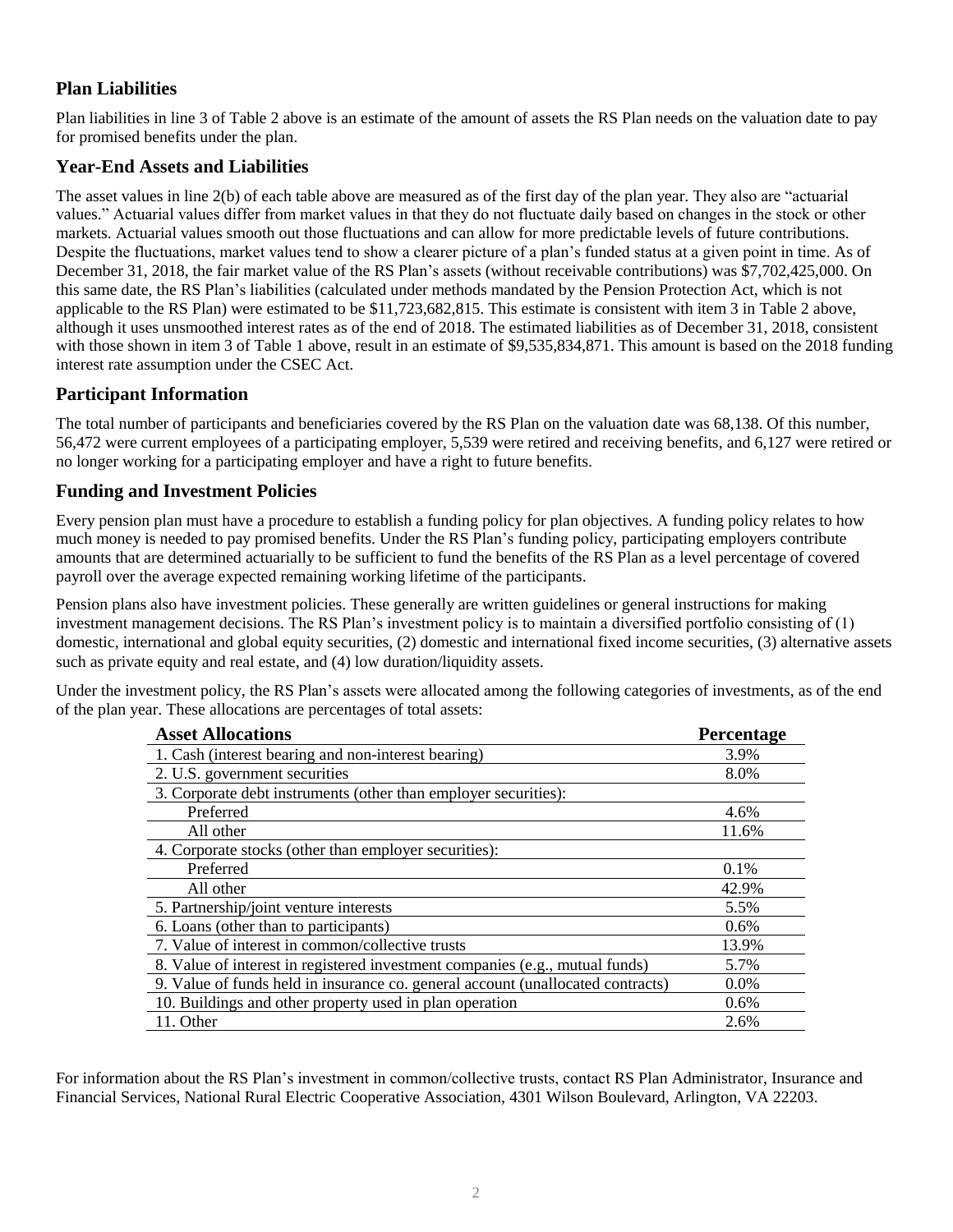# **Right to Request a Copy of the Annual Report**

Pension plans must file annual reports with the U.S. Department of Labor. The report is called the Form 5500. These reports contain financial and other information. You may obtain an electronic copy of your plan's annual report by going to www.efast.dol.gov and using the search tool. Annual reports also are available from the U.S. Department of Labor Employee Benefits Security Administration's Public Disclosure Room at 200 Constitution Avenue, NW, Room N-1513, Washington, DC 20210, or by calling 202.693.8673. Or you may obtain a copy of the RS Plan's annual report by making a written request to the plan administrator. Annual reports do not contain personal information, such as the amount of your accrued benefits. You may contact your plan administrator if you want information about your accrued benefits. Your plan administrator is identified below, under "Where To Get More Information."

#### **Summary of Rules Governing Plan Termination**

The National Rural Electric Cooperative Association (NRECA) is the plan sponsor for the RS Plan. The NRECA Board of Directors is the only body that is authorized to terminate the RS Plan. Participating employers may cease participation in the RS Plan with appropriate advance notice to the plan administrator and affected employees.

If a plan terminates, there are specific termination rules that must be followed under federal law. A summary of these rules follows.

There are two ways a pension plan sponsor can terminate its pension plan. First, the sponsor can end a plan in a "standard termination," but only after showing the PBGC that such plan has enough money to pay all benefits owed to participants. Under a standard termination, a plan must either purchase an annuity from an insurance company (which will provide you with periodic retirement benefits, such as monthly payments for life or for a set period of time when you retire) or, if the plan allows, issue one lump sum payment that covers your entire benefit. Your plan administrator must give you advance notice that identifies the insurance company or companies selected to provide the annuity. The PBGC's guarantee ends upon the purchase of an annuity or payment of the lump sum. If the plan purchases an annuity for you from an insurance company and that company becomes unable to pay, the applicable state guaranty association guarantees the annuity to the extent authorized by that state's law.

Second, if the plan is not fully funded, the plan sponsor may apply for a distress termination. To do so, however, the participating employers must be in financial distress and prove to a bankruptcy court or to the PBGC that the employers cannot remain in business unless the plan is terminated. If the application is granted, the PBGC will take over the plan as trustee and pay plan benefits, up to the legal limits, using plan assets and PBGC guarantee funds.

Under certain circumstances, the PBGC may take action on its own to end a pension plan. Most terminations initiated by the PBGC occur when the PBGC determines that plan termination is needed to protect the interests of plan participants or of the PBGC insurance program. The PBGC can do so if, for example, a plan does not have enough money to pay benefits currently due.

#### **Benefit Payments Guaranteed by the PBGC**

When the PBGC takes over a plan, it pays pension benefits through its insurance program. Only benefits that you have earned a right to receive and that cannot be forfeited (called vested benefits) are guaranteed. Most participants and beneficiaries receive all of the pension benefits they would have received under their plan, but some people may lose certain benefits that are not guaranteed.

The amount of benefits that PBGC guarantees is determined as of the plan termination date. However, if a plan terminates during a plan sponsor's bankruptcy, then the amount guaranteed is determined as of the date the sponsor entered bankruptcy. (A bankruptcy situation leading to RS Plan termination would be an extremely unlikely event because, as a multiple-employer plan, all the cooperative employers participating in the RS Plan would need to experience bankruptcy in order for the sponsor to be considered in bankruptcy.)

The PBGC maximum benefit guarantee is set by law and is updated each calendar year. For a plan with a termination date or sponsor bankruptcy date, as applicable, in 2019, the maximum guarantee is \$5,607.95 per month, or \$67,295.40 per year, for a benefit paid to a 65-year-old retiree with no survivor benefit. If a plan terminates during a plan sponsor's bankruptcy, the maximum guarantee is fixed as of the calendar year in which the sponsor entered bankruptcy. The maximum guarantee is lower for an individual who begins receiving benefits from PBGC before age 65 reflecting the fact that younger retirees are expected to receive more monthly pension checks over their lifetimes. Similarly, the maximum guarantee is higher for an individual who starts receiving benefits from PBGC after age 65. The maximum guarantee by age can be found on PBGC's website www.pbgc.gov. The guaranteed amount also is reduced if a benefit will be provided to a survivor of the plan participant.